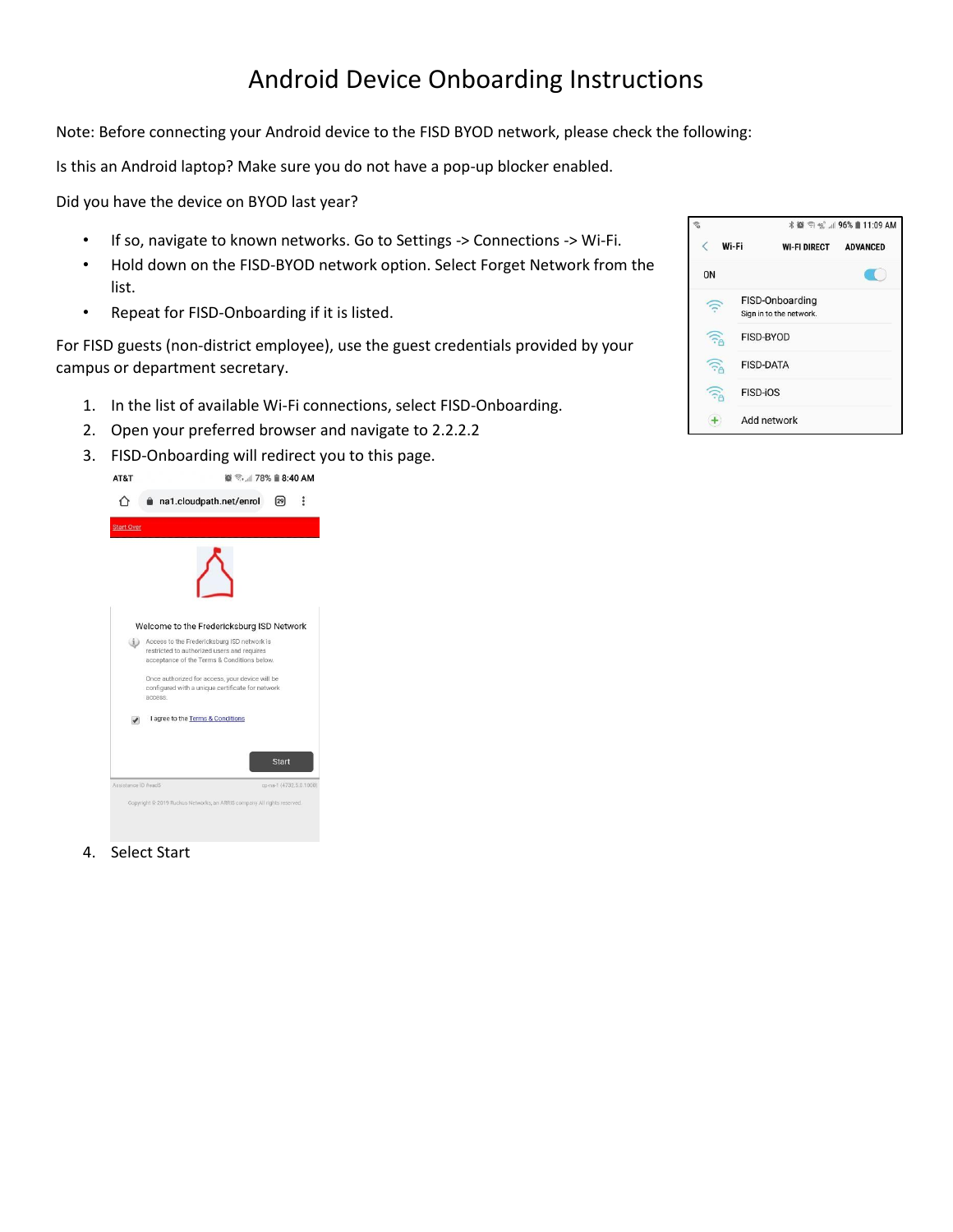5. Enter your email address in Username and password for your computer log in.



6. Click Install The Network, then click Google Play to install the application From Google Play **@ <sup>全</sup>.**..l 78% **ii** 8:50 AM  $\boxtimes$   $\otimes$ 



- 7. After it is installed, go back to your browser and navigate to 2.2.2.2.
- 8. You will repeat the process listed above and the Cloudpath app will load.
- 9. Allow Cloudpath access to your location.